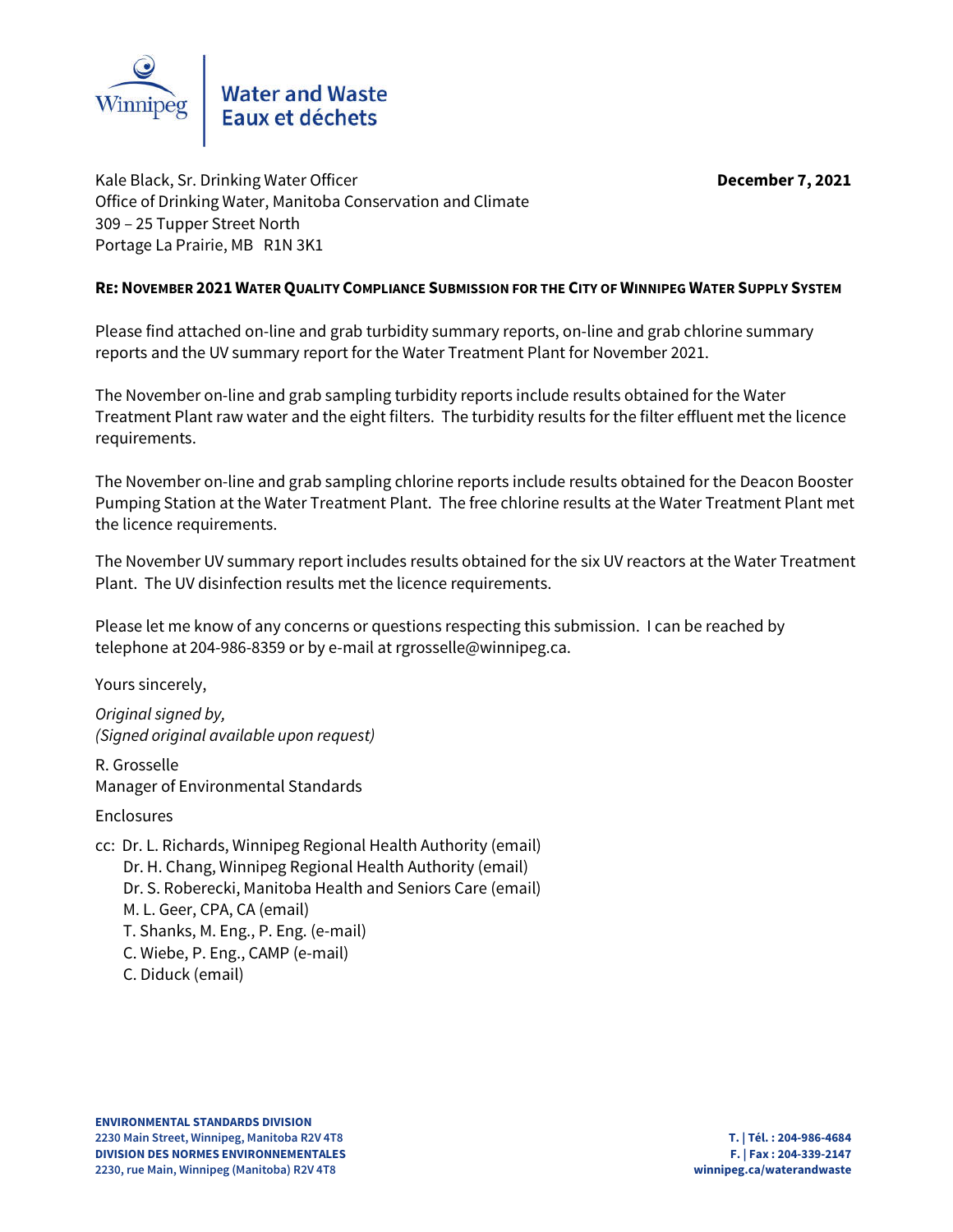

# **CITY OF WINNIPEG** WATER WATER WATER MANUSCRIPT WATER System Code: 252.00

WATER AND WASTE DEPARTMENT

## WATER SERVICES WATER TREATMENT PLANT TURBIDITY ON-LINE MONITORING REPORT

|                                                                                                    | November 2021 Turbidity (NTU) |           |       |      |                   |      |                   |      |                   |      |                   |      |                   |      |                  |      |                   |
|----------------------------------------------------------------------------------------------------|-------------------------------|-----------|-------|------|-------------------|------|-------------------|------|-------------------|------|-------------------|------|-------------------|------|------------------|------|-------------------|
|                                                                                                    | Raw                           | Filter #1 |       |      | Filter #2         |      | Filter #3         |      | Filter #4         |      | Filter #5         |      | Filter #6         |      | Filter #7        |      |                   |
| Date                                                                                               | Avg                           | Avg       | Max   | Avg  | Max               | Avg  | Max               | Avg  | Max               | Avg  | Max               | Avg  | Max               | Avg  | Max              | Avg  | Max               |
| 1/11/2021                                                                                          | 1.57                          | 0.08      | 0.15  | 0.05 | 0.12              | 0.03 | 0.05              | 0.02 | 0.07              | 0.09 | 0.17              | 0.07 | 0.10              | 0.02 | 0.06             | 0.07 | 0.12              |
| 2/11/2021                                                                                          | 1.55                          | 0.07      | 0.15  | 0.08 | 0.10              | 0.04 | 0.10              | 0.01 | 0.06              | 0.10 | 0.13              | 0.07 | 0.12              | 0.02 | 0.07             | 0.05 | 0.12              |
| 3/11/2021                                                                                          | 1.50                          | 0.07      | 0.11  | 0.06 | 0.13              | 0.04 | 0.09              | 0.03 | 0.06              | 0.10 | 0.18              | 0.06 | 0.12              | 0.03 | 0.04             | 0.05 | 0.11              |
| 4/11/2021                                                                                          | 1.52                          | 0.06      | 0.20  | 0.04 | 0.17              | 0.03 | 0.14              | 0.00 | 0.09              | 0.03 | 0.19              | 0.05 | 0.19              | 0.02 | 0.18             | 0.05 | 0.18              |
| 5/11/2021                                                                                          | 1.46                          | 0.07      | 0.14  | 0.06 | 0.13              | 0.03 | 0.09              | 0.03 | 0.05              | 0.13 | 0.16              | 0.07 | 0.11              | 0.03 | 0.04             | 0.05 | 0.10              |
| 6/11/2021                                                                                          | 1.42                          | 0.10      | 0.14  | 0.06 | 0.12              | 0.04 | 0.08              | 0.03 | 0.06              | 0.09 | 0.17              | 0.06 | 0.12              | 0.04 | 0.05             | 0.06 | 0.09              |
| 7/11/2021                                                                                          | 1.39                          | 0.08      | 0.13  | 0.06 | 0.11              | 0.04 | 0.07              | 0.02 | 0.05              | 0.09 | 0.17              | 0.08 | 0.12              | 0.03 | 0.06             | 0.07 | 0.13              |
| 8/11/2021                                                                                          | 1.37                          | 0.07      | 0.13  | 0.08 | 0.11              | 0.04 | 0.07              | 0.02 | 0.04              | 0.10 | 0.15              | 0.07 | 0.11              | 0.03 | 0.05             | 0.05 | 0.10              |
| 9/11/2021                                                                                          | 1.37                          | 0.07      | 0.12  | 0.05 | 0.12              | 0.03 | 0.08              | 0.03 | 0.04              | 0.12 | 0.16              | 0.06 | 0.12              | 0.03 | 0.05             | 0.05 | 0.11              |
| 10/11/2021                                                                                         | 1.36                          | 0.09      | 0.13  | 0.06 | 0.12              | 0.03 | 0.09              | 0.02 | 0.05              | 0.09 | 0.17              | 0.06 | 0.10              | 0.03 | 0.06             | 0.07 | 0.09              |
| 11/11/2021                                                                                         | 1.38                          | 0.07      | 0.14  | 0.05 | 0.09              | 0.04 | 0.06              | 0.02 | 0.04              | 0.09 | 0.17              | 0.09 | 0.12              | 0.03 | 0.06             | 0.06 | 0.11              |
| 12/11/2021                                                                                         | 1.51                          | 0.06      | 0.12  | 0.07 | 0.11              | 0.03 | 0.07              | 0.01 | 0.03              | 0.12 | 0.15              | 0.07 | 0.12              | 0.02 | 0.06             | 0.05 | 0.11              |
| 13/11/2021                                                                                         | 1.38                          | 0.07      | 0.10  | 0.04 | 0.11              | 0.02 | 0.06              | 0.01 | 0.04              | 0.04 | 0.18              | 0.07 | 0.12              | 0.03 | 0.05             | 0.06 | 0.11              |
| 14/11/2021                                                                                         | 1.35                          | 0.09      | 0.13  | 0.05 | 0.10              | 0.02 | 0.05              | 0.01 | 0.03              | 0.02 | 0.08              | 0.06 | 0.10              | 0.03 | 0.06             | 0.06 | 0.09              |
| 15/11/2021                                                                                         | 1.30                          | 0.06      | 0.12  | 0.05 | 0.07              | 0.02 | 0.04              | 0.01 | 0.03              | 0.02 | 0.04              | 0.09 | 0.12              | 0.02 | 0.06             | 0.06 | 0.10              |
| 16/11/2021                                                                                         | 1.32                          | 0.06      | 0.13  | 0.06 | 0.10              | 0.02 | 0.05              | 0.01 | 0.02              | 0.04 | 0.07              | 0.07 | 0.13              | 0.02 | 0.04             | 0.05 | 0.10              |
| 17/11/2021                                                                                         | 1.35                          | 0.10      | 0.12  | 0.05 | 0.12              | 0.02 | 0.06              | 0.01 | 0.03              | 0.03 | 0.06              | 0.07 | 0.10              | 0.02 | 0.06             | 0.07 | 0.08              |
| 18/11/2021                                                                                         | 1.33                          | 0.07      | 0.13  | 0.07 | 0.09              | 0.03 | 0.06              | 0.01 | 0.09              | 0.02 | 0.08              | 0.07 | 0.11              | 0.02 | 0.04             | 0.05 | 0.10              |
| 19/11/2021                                                                                         | 1.30                          | 0.07      | 0.14  | 0.08 | 0.11              | 0.02 | 0.05              | 0.01 | 0.02              | 0.04 | 0.05              | 0.05 | 0.12              | 0.04 | 0.06             | 0.05 | 0.11              |
| 20/11/2021                                                                                         | 1.28                          | 0.11      | 0.13  | 0.07 | 0.14              | 0.02 | 0.06              | 0.01 | 0.04              | 0.03 | 0.09              | 0.06 | 0.09              | 0.03 | 0.08             | 0.07 | 0.09              |
| 21/11/2021                                                                                         | 1.27                          | 0.08      | 0.14  | 0.08 | 0.11              | 0.03 | 0.05              | 0.01 | 0.05              | 0.03 | 0.09              | 0.09 | 0.12              | 0.03 | 0.08             | 0.06 | 0.11              |
| 22/11/2021                                                                                         | 1.25                          | 0.07      | 0.15  | 0.09 | 0.14              | 0.03 | 0.07              | 0.01 | 0.02              | 0.05 | 0.07              | 0.06 | 0.13              | 0.04 | 0.06             | 0.05 | 0.12              |
| 23/11/2021                                                                                         | 1.32                          | 0.12      | 0.14  | 0.07 | 0.14              | 0.02 | 0.07              | 0.02 | 0.05              | 0.04 | 0.09              | 0.08 | 0.14              | 0.02 | 0.07             | 0.07 | 0.09              |
| 24/11/2021                                                                                         | 1.23                          | 0.10      | 0.15  | 0.08 | 0.13              | 0.03 | 0.05              | 0.01 | 0.04              | 0.04 | 0.09              | 0.10 | 0.12              | O/L  | O/L              | 0.08 | 0.13              |
| 25/11/2021                                                                                         | 1.21                          | 0.10      | 0.15  | 0.09 | 0.11              | 0.03 | 0.07              | 0.01 | 0.04              | 0.05 | 0.07              | 0.09 | 0.15              | O/L  | O/L              | 0.07 | 0.13              |
| 26/11/2021                                                                                         | 1.21                          | 0.10      | 0.16  | 0.09 | 0.14              | 0.03 | 0.07              | 0.01 | 0.02              | 0.05 | 0.10              | 0.09 | 0.15              | O/L  | O/L              | 0.07 | 0.13              |
| 27/11/2021                                                                                         | 1.18                          | 0.10      | 0.15  | 0.08 | 0.14              | 0.03 | 0.07              | 0.01 | 0.04              | 0.05 | 0.10              | 0.08 | 0.14              | O/L  | O/L              | 0.07 | 0.13              |
| 28/11/2021                                                                                         | 1.17                          | 0.10      | 0.13  | 0.08 | 0.13              | 0.03 | 0.06              | 0.01 | 0.04              | 0.04 | 0.08              | 0.08 | 0.14              | O/L  | O/L              | 0.07 | 0.12              |
| 29/11/2021                                                                                         | 1.16                          | 0.11      | 0.14  | 0.08 | 0.14              | 0.03 | 0.09              | 0.01 | 0.04              | 0.04 | 0.09              | 0.09 | 0.14              | O/L  | O/L              | 0.07 | 0.12              |
| 30/11/2021                                                                                         | 1.14                          | 0.03      | 0.14  | 0.04 | 0.10              | 0.02 | 0.06              | 0.01 | 0.05              | 0.03 | 0.10              | 0.04 | 0.11              | O/L  | O/L              | 0.04 | 0.11              |
| Total Number of Measurements Taken, A:                                                             |                               |           | 10958 |      | 10977             |      | 10848             |      | 11470             |      | 12648             |      | 13288             |      | 9036             |      | 14412             |
| Turbidity Standard for Monitoring Location (NTU):                                                  |                               |           | 0.3   |      | 0.3               |      | 0.3               |      | 0.3               |      | 0.3               |      | 0.3               |      | 0.3              |      | 0.3               |
| Number of Measurements Meeting Standard, B:<br>Compliance with Turbidity Standard, C = B/A X 100%: |                               | 100.000%  | 10958 |      | 10977<br>100.000% |      | 10848<br>100.000% |      | 11470<br>100.000% |      | 12648<br>100.000% |      | 13288<br>100.000% |      | 9036<br>100.000% |      | 14412<br>100.000% |
|                                                                                                    | O/L - Offline                 |           |       |      |                   |      |                   |      |                   |      |                   |      |                   |      |                  |      |                   |

File Path: N:\Water Treatment Branch\Administration\Reports\Regulatory Submissions\Turbidity\2021\11-November

Submitted By (Print): **D.Merredew Signature:** 

Original Signed by D.Merredew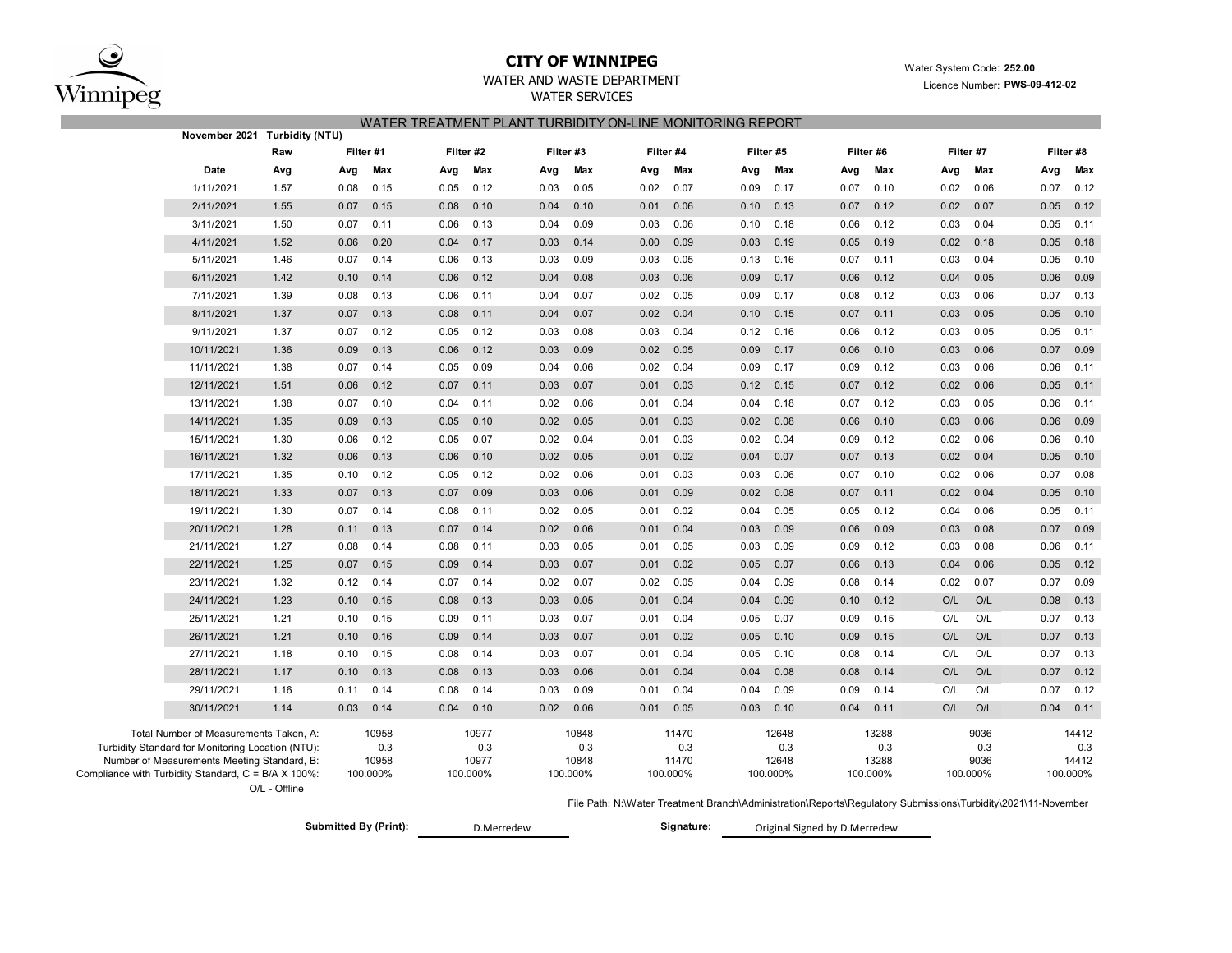

#### CITY OF WINNIPEG WATER AND WASTE DEPARTMENT ENVIRONMENTAL STANDARDS DIVISION

### **WATER TREATMENT PLANT TURBIDITY GRAB MONITORING REPORT**

| Water System Code: 252.00                                | <b>Turbidity (NTU)</b> |                  |           |                 |           |                     |           |           |           |                 |           |                 |                     |           |                 |           |           |                 |
|----------------------------------------------------------|------------------------|------------------|-----------|-----------------|-----------|---------------------|-----------|-----------|-----------|-----------------|-----------|-----------------|---------------------|-----------|-----------------|-----------|-----------|-----------------|
| Licence No. PWS-09-412-02                                |                        |                  |           |                 |           |                     |           |           |           |                 |           |                 |                     |           |                 |           |           |                 |
|                                                          |                        | <b>Raw Water</b> |           | <b>Filter 1</b> |           | Filter <sub>2</sub> |           | Filter 3  |           | <b>Filter 4</b> |           | <b>Filter 5</b> | Filter <sub>6</sub> |           | <b>Filter 7</b> |           |           | <b>Filter 8</b> |
| Date                                                     | Grab                   | Analyser         | Grab      | Analyser        | Grab      | Analyser            | Grab      | Analyser  | Grab      | Analyser        | Grab      | Analyser        | Grab                | Analyser  | Grab            | Analyser  | Grab      | Analyser        |
| 01-Nov-2021                                              | 1.12                   | 1.51             | 0.12      | 0.11            | 0.10      | 0.08                | 0.10      | 0.05      | 0.10      | 0.03            | 0.07      | 0.12            | 0.08                | 0.09      | 0.08            | 0.03      | 0.08      | 0.07            |
| 02-Nov-2021                                              | 1.09                   | 1.48             | 0.15      | 0.14            | 0.11      | 0.08                | 0.11      | 0.05      | 0.08      | 0.02            | 0.07      | 0.12            | 0.11                | 0.11      | 0.08            | 0.02      | 0.09      | 0.07            |
| 03-Nov-2021                                              | 1.06                   | 1.45             | 0.10      | 0.10            | 0.15      | 0.11                | 0.12      | 0.06      | 0.10      | 0.03            | 0.10      | 0.14            | 0.12                | 0.12      | 0.08            | 0.02      | 0.07      | 0.06            |
| 04-Nov-2021                                              | 1.09                   | 1.44             | 0.10      | 0.12            | 0.09      | 0.08                | 0.09      | 0.05      | 0.09      | 0.03            | 0.07      | 0.13            | 0.08                | 0.09      | 0.08            | 0.03      | 0.07      | 0.07            |
| 05-Nov-2021                                              | 1.05                   | 1.39             | 0.10      | 0.11            | 0.12      | 0.10                | 0.10      | 0.05      | 0.10      | 0.04            | 0.09      | 0.14            | 0.09                | 0.10      | 0.08            | 0.03      | 0.07      | 0.07            |
| 06-Nov-2021                                              | <b>NS</b>              | <b>NS</b>        | <b>NS</b> | <b>NS</b>       | <b>NS</b> | <b>NS</b>           | <b>NS</b> | <b>NS</b> | <b>NS</b> | <b>NS</b>       | <b>NS</b> | <b>NS</b>       | <b>NS</b>           | <b>NS</b> | <b>NS</b>       | <b>NS</b> | <b>NS</b> | <b>NS</b>       |
| 07-Nov-2021                                              | <b>NS</b>              | <b>NS</b>        | <b>NS</b> | <b>NS</b>       | <b>NS</b> | <b>NS</b>           | <b>NS</b> | <b>NS</b> | <b>NS</b> | <b>NS</b>       | <b>NS</b> | <b>NS</b>       | <b>NS</b>           | <b>NS</b> | <b>NS</b>       | <b>NS</b> | <b>NS</b> | <b>NS</b>       |
| 08-Nov-2021                                              | 1.17                   | 1.34             | 0.12      | 0.12            | 0.09      | 0.09                | 0.10      | 0.06      | 0.09      | 0.03            | 0.08      | 0.13            | 0.09                | 0.10      | 0.07            | 0.02      | 0.09      | 0.07            |
| 09-Nov-2021                                              | 1.12                   | 1.33             | 0.09      | 0.11            | 0.12      | 0.10                | 0.12      | 0.06      | 0.10      | 0.04            | 0.09      | 0.15            | 0.11                | 0.11      | 0.09            | 0.03      | 0.08      | 0.07            |
| 10-Nov-2021                                              | 1.12                   | 1.32             | 0.11      | 0.11            | 0.10      | 0.08                | 0.10      | 0.04      | 0.11      | 0.04            | 0.13      | 0.16            | 0.09                | 0.09      | 0.11            | 0.04      | 0.09      | 0.07            |
| 11-Nov-2021                                              | <b>NS</b>              | <b>NS</b>        | <b>NS</b> | <b>NS</b>       | <b>NS</b> | <b>NS</b>           | <b>NS</b> | <b>NS</b> | <b>NS</b> | <b>NS</b>       | <b>NS</b> | <b>NS</b>       | <b>NS</b>           | <b>NS</b> | <b>NS</b>       | <b>NS</b> | <b>NS</b> | <b>NS</b>       |
| 12-Nov-2021                                              | 1.27                   | 1.48             | 0.08      | 0.10            | 0.09      | 0.08                | 0.10      | 0.05      | 0.07      | < 0.02          | 0.07      | 0.13            | 0.10                | 0.10      | 0.08            | 0.02      | 0.10      | 0.08            |
| 13-Nov-2021                                              | <b>NS</b>              | <b>NS</b>        | <b>NS</b> | <b>NS</b>       | <b>NS</b> | <b>NS</b>           | <b>NS</b> | <b>NS</b> | <b>NS</b> | <b>NS</b>       | <b>NS</b> | <b>NS</b>       | <b>NS</b>           | <b>NS</b> | <b>NS</b>       | <b>NS</b> | <b>NS</b> | <b>NS</b>       |
| 14-Nov-2021                                              | <b>NS</b>              | <b>NS</b>        | <b>NS</b> | <b>NS</b>       | <b>NS</b> | <b>NS</b>           | <b>NS</b> | <b>NS</b> | <b>NS</b> | <b>NS</b>       | <b>NS</b> | <b>NS</b>       | <b>NS</b>           | <b>NS</b> | <b>NS</b>       | <b>NS</b> | <b>NS</b> | <b>NS</b>       |
| 15-Nov-2021                                              | 1.14                   | 1.27             | 0.10      | 0.11            | 0.08      | 0.07                | 0.08      | 0.03      | 0.08      | < 0.02          | 0.07      | 0.04            | 0.09                | 0.10      | 0.09            | 0.05      | 0.12      | 0.08            |
| 16-Nov-2021                                              | 1.11                   | 1.31             | 0.08      | 0.11            | 0.10      | 0.08                | 0.09      | 0.04      | 0.08      | < 0.02          | 0.08      | 0.04            | 0.11                | 0.11      | 0.07            | 0.02      | 0.07      | 0.06            |
| 17-Nov-2021                                              | 1.07                   | 1.34             | 0.08      | 0.11            | 0.07      | 0.06                | 0.07      | 0.03      | 0.08      | 0.02            | 0.07      | 0.10            | 0.08                | 0.10      | 0.10            | 0.05      | 0.08      | 0.07            |
| 18-Nov-2021                                              | 1.08                   | 1.31             | 0.09      | 0.12            | 0.08      | 0.08                | 0.08      | 0.03      | 0.07      | < 0.02          | 0.07      | 0.04            | 0.10                | 0.10      | 0.08            | 0.02      | 0.10      | 0.08            |
| 19-Nov-2021                                              | 1.05                   | 1.27             | 0.08      | 0.12            | 0.10      | 0.11                | 0.10      | 0.03      | 0.08      | 0.02            | 0.10      | 0.05            | 0.13                | 0.12      | 0.10            | 0.03      | 0.08      | 0.07            |
| 20-Nov-2021                                              | <b>NS</b>              | <b>NS</b>        | <b>NS</b> | <b>NS</b>       | <b>NS</b> | <b>NS</b>           | <b>NS</b> | <b>NS</b> | <b>NS</b> | <b>NS</b>       | <b>NS</b> | <b>NS</b>       | <b>NS</b>           | <b>NS</b> | <b>NS</b>       | <b>NS</b> | <b>NS</b> | <b>NS</b>       |
| 21-Nov-2021                                              | <b>NS</b>              | <b>NS</b>        | <b>NS</b> | <b>NS</b>       | <b>NS</b> | <b>NS</b>           | <b>NS</b> | <b>NS</b> | <b>NS</b> | <b>NS</b>       | <b>NS</b> | <b>NS</b>       | <b>NS</b>           | <b>NS</b> | <b>NS</b>       | <b>NS</b> | <b>NS</b> | <b>NS</b>       |
| 22-Nov-2021                                              | 1.03                   | 1.23             | 0.08      | 0.11            | 0.10      | 0.11                | 0.13      | 0.06      | 0.10      | 0.02            | 0.11      | 0.06            | 0.12                | 0.12      | 0.12            | 0.04      | 0.14      | 0.11            |
| 23-Nov-2021                                              | 1.07                   | 1.21             | 0.09      | 0.12            | 0.11      | 0.14                | 0.08      | 0.02      | 0.09      | 0.03            | 0.12      | 0.08            | 0.09                | 0.10      | 0.12            | 0.05      | 0.09      | 0.07            |
| 24-Nov-2021                                              | 1.07                   | 1.20             | 0.11      | 0.13            | 0.09      | 0.03                | 0.09      | 0.05      | 0.09      | 0.02            | 0.08      | 0.10            | 0.10                | 0.11      | OL              | OL        | 0.10      | 0.08            |
| 25-Nov-2021                                              | 1.08                   | 1.18             | 0.08      | 0.12            | 0.09      | 0.09                | 0.09      | 0.04      | 0.07      | < 0.02          | 0.08      | 0.07            | 0.12                | 0.12      | OL              | OL        | 0.12      | 0.10            |
| 26-Nov-2021                                              | 1.04                   | 1.23             | 0.09      | 0.12            | 0.11      | 0.11                | 0.14      | 0.07      | 0.09      | 0.02            | 0.09      | 0.06            | 0.09                | 0.10      | OL              | OL        | 0.08      | 0.07            |
| 27-Nov-2021                                              | <b>NS</b>              | <b>NS</b>        | <b>NS</b> | <b>NS</b>       | <b>NS</b> | <b>NS</b>           | <b>NS</b> | <b>NS</b> | <b>NS</b> | <b>NS</b>       | <b>NS</b> | <b>NS</b>       | <b>NS</b>           | <b>NS</b> | <b>OL</b>       | OL        | <b>NS</b> | <b>NS</b>       |
| 28-Nov-2021                                              | <b>NS</b>              | <b>NS</b>        | <b>NS</b> | <b>NS</b>       | <b>NS</b> | <b>NS</b>           | <b>NS</b> | <b>NS</b> | <b>NS</b> | <b>NS</b>       | <b>NS</b> | <b>NS</b>       | <b>NS</b>           | <b>NS</b> | <b>OL</b>       | OL        | <b>NS</b> | <b>NS</b>       |
| 29-Nov-2021                                              | 1.01                   | 1.13             | 0.09      | 0.12            | 0.08      | 0.09                | 0.08      | 0.03      | 0.09      | 0.02            | 0.12      | 0.07            | 0.09                | 0.10      | <b>OL</b>       | OL        | 0.09      | 0.07            |
| 30-Nov-2021                                              | 1.06                   | 1.14             | 0.08      | 0.12            | 0.07      | 0.09                | 0.07      | 0.03      | 0.09      | 0.04            | 0.06      | 0.05            | 0.08                | 0.09      | <b>OL</b>       | OL        | 0.07      | 0.07            |
| Total number of measurements taken, A:                   |                        |                  | 21        |                 | 21        |                     | 21        |           | 21        |                 | 21        |                 | 21                  |           | 16              |           | 21        |                 |
| <b>Turbidity Standard for Monitoring Location (NTU):</b> |                        |                  | 0.30      |                 | 0.30      |                     | 0.30      |           | 0.30      |                 | 0.30      |                 | 0.30                |           | 0.30            |           | 0.30      |                 |
| Number of measurements meeting standard, B:              |                        |                  | 21        |                 | 21        |                     | 21        |           | 21        |                 | 21        |                 | 21                  |           | 16              |           | 21        |                 |
| Compliance with Turbidity Standard, C= B/A X 100%:       |                        |                  | 100%      |                 | 100%      |                     | 100%      |           | 100%      |                 | 100%      |                 | 100%                |           | 100%            |           | 100%      |                 |

NS: No Sample NA: Not Analyzed OL: Off-Line NR: No Result IM: Instrument Maintenance

**Comments: Compiled By:** Note: The raw water analyser is cleaned daily during warm water months because it is susceptible to frequent fouling.

Filter 7 was taken offline at 8:34 PM on November 23rd due to an issue with the backwash valve. **C. Diduck C. Diduck C. Diduck C. Diduck** 

*N:\Compliance Reporting\Submittal Letters\WTP Turbidity Data* **Report Date:**

**Authorized By:**

**7-Dec-21**

**H.Demchenko**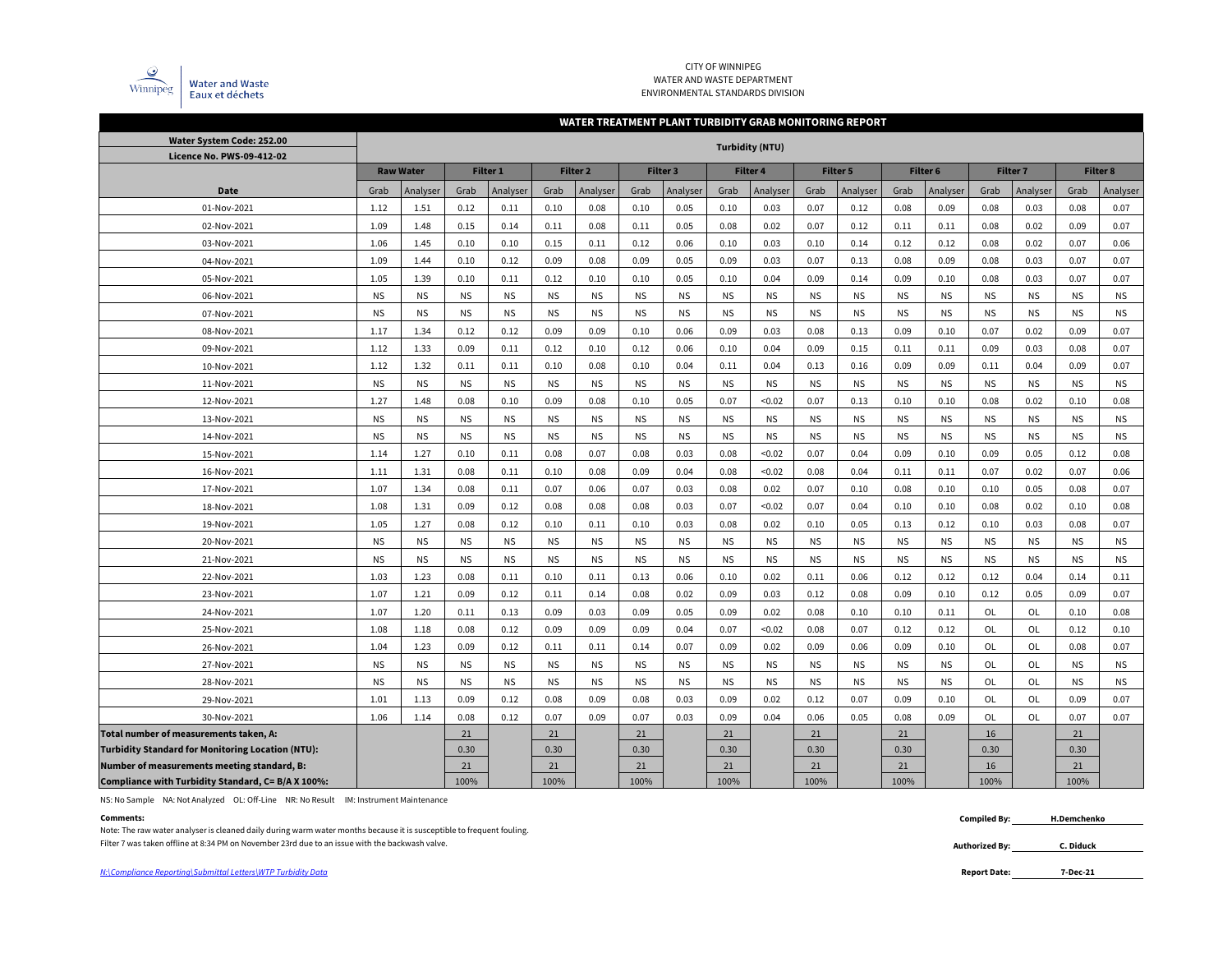

**City Of Winnipeg**

Water and Waste Department Water Services

# WATER TREATMENT PLANT FREE CHLORINE ON-LINE MONITORING REPORT

Deacon Booster Pumping Station

| Water System Code:     |
|------------------------|
| Licence Number:        |
| <b>Report Created:</b> |

Water System Code: **252.00** Licence Number: **PWS-09-412-02**

01 December 2021 **Report Period: November 2021** 

|                                   | <b>BRANCH1</b> | [mg/L]  | <b>BRANCH 2</b><br>[mg/L] |         |  |  |
|-----------------------------------|----------------|---------|---------------------------|---------|--|--|
| Date                              | Average        | Minimum | Average                   | Minimum |  |  |
| 01/11/2021                        | 1.45           | 1.32    | 1.49                      | 1.40    |  |  |
| 02/11/2021                        | 1.47           | 1.34    | 1.46                      | 1.33    |  |  |
| 03/11/2021                        | 1.46           | 1.34    | 1.43                      | 1.35    |  |  |
| 04/11/2021                        | 1.51           | 1.33    | 1.44                      | 1.28    |  |  |
| 05/11/2021                        | 1.41           | 1.32    | 1.36                      | 1.27    |  |  |
| 06/11/2021                        | 1.34           | 1.28    | 1.37                      | 1.28    |  |  |
| 07/11/2021                        | 1.32           | 1.24    | 1.40                      | 1.33    |  |  |
| 08/11/2021                        | 1.34           | 1.25    | 1.41                      | 1.35    |  |  |
| 09/11/2021                        | 1.34           | 1.20    | 1.39                      | 1.33    |  |  |
| 10/11/2021                        | 1.23           | 1.18    | 1.32                      | 1.26    |  |  |
| 11/11/2021                        | 1.27           | 1.17    | 1.35                      | 1.27    |  |  |
| 12/11/2021                        | 1.31           | 1.23    | 1.39                      | 1.33    |  |  |
| 13/11/2021                        | 1.32           | 1.25    | 1.44                      | 1.37    |  |  |
| 14/11/2021                        | 1.26           | 1.17    | 1.36                      | 1.21    |  |  |
| 15/11/2021                        | 1.36           | 1.12    | 1.23                      | 1.17    |  |  |
| 16/11/2021                        | 1.42           | 1.25    | 1.23                      | 1.15    |  |  |
| 17/11/2021                        | 1.42           | 1.32    | 1.30                      | 1.22    |  |  |
| 18/11/2021                        | 1.45           | 1.30    | 1.32                      | 1.24    |  |  |
| 19/11/2021                        | 1.42           | 1.29    | 1.30                      | 1.25    |  |  |
| 20/11/2021                        | 1.43           | 1.25    | 1.29                      | 1.24    |  |  |
| 21/11/2021                        | 1.51           | 1.39    | 1.32                      | 1.27    |  |  |
| 22/11/2021                        | 1.50           | 1.39    | 1.41                      | 1.28    |  |  |
| 23/11/2021                        | 1.47           | 1.37    | 1.42                      | 1.35    |  |  |
| 24/11/2021                        | 1.42           | 1.30    | 1.39                      | 1.30    |  |  |
| 25/11/2021                        | 1.40           | 1.28    | 1.37                      | 1.28    |  |  |
| 26/11/2021                        | 1.36           | 1.14    | 1.44                      | 1.35    |  |  |
| 27/11/2021                        | 1.32           | 1.21    | 1.38                      | 1.24    |  |  |
| 28/11/2021                        | 1.32           | 1.21    | 1.31                      | 1.23    |  |  |
| 29/11/2021                        | 1.27           | 1.14    | 1.29                      | 1.18    |  |  |
| 30/11/2021                        | 1.26           | 1.06    | 1.21                      | 0.88    |  |  |
|                                   |                |         |                           |         |  |  |
| Total Number of Measurements, A:  |                | 20912   |                           | 20912   |  |  |
| Minimum Free Chlorine Standard:   |                | 0.5     |                           | 0.5     |  |  |
| Measurements Meeting Standard, B: |                | 20912   |                           | 20912   |  |  |
| COMPLIANCE, C = B/A X 100%:       |                | 100.00  |                           | 100.00  |  |  |

File Path: N:\Water Treatment Branch\Administration\Reports\Regulatory Submissions\Chlorine\2021\11-November

Submitted By (Print): D.Merredew

Number of

Signature: Original signed by D.Merredew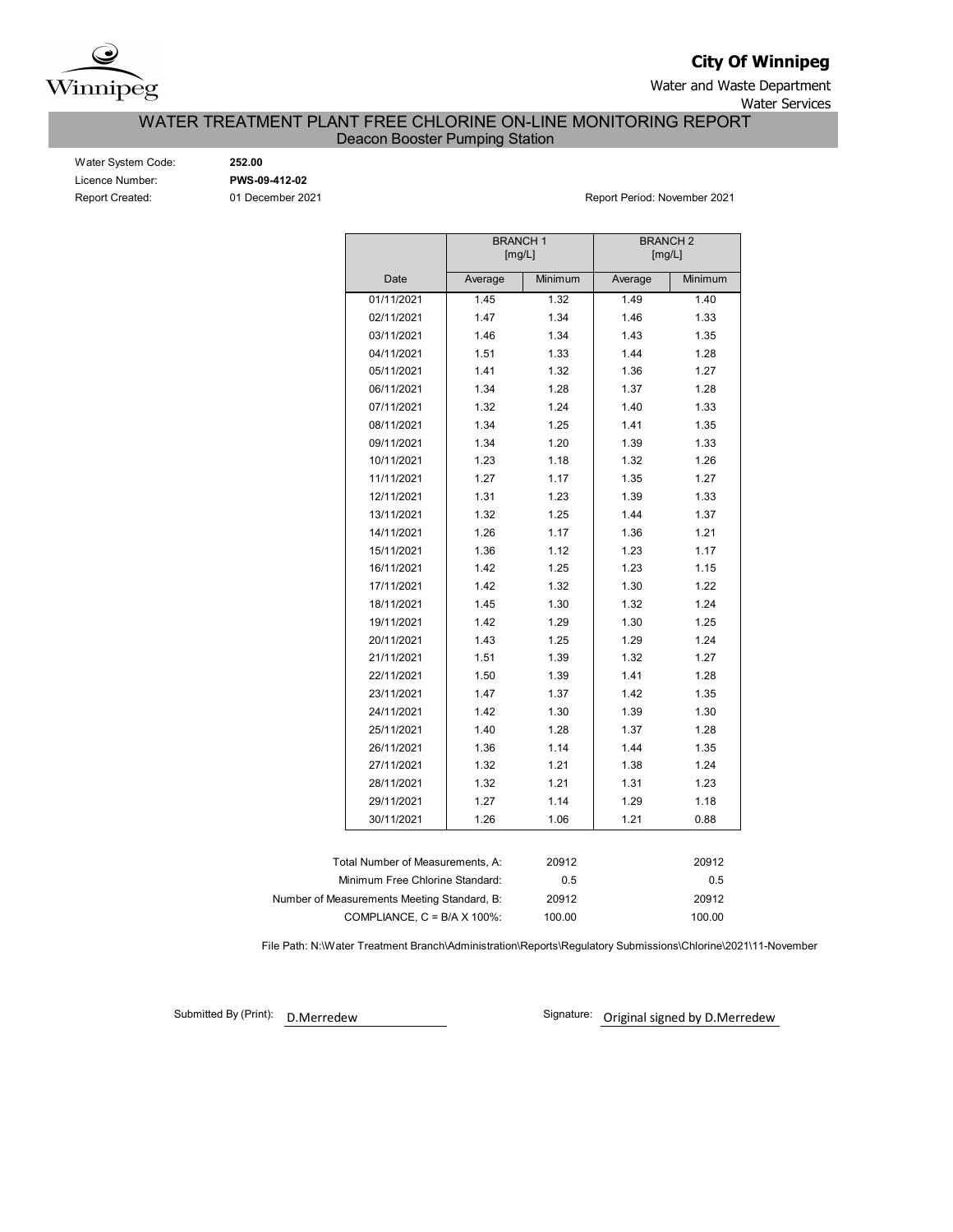| Winnipeg |
|----------|

Water and Waste<br>Eaux et déchets

### CITY OF WINNIPEG WATER AND WASTE DEPARTMENT ENVIRONMENTAL STANDARDS DIVISION

|                                                   |                                                                                                  |                             | WATER TREATMENT PLANT CHLORINE GRAB MONITORING REPORT |           |                             |                                 |  |  |  |  |  |  |  |
|---------------------------------------------------|--------------------------------------------------------------------------------------------------|-----------------------------|-------------------------------------------------------|-----------|-----------------------------|---------------------------------|--|--|--|--|--|--|--|
| <b>Water System Code: 252.00</b>                  | <b>Deacon Booster Pumping Station Branch 1</b><br><b>Deacon Booster Pumping Station Branch 2</b> |                             |                                                       |           |                             |                                 |  |  |  |  |  |  |  |
| <b>Licence No. PWS-09-412-02</b>                  |                                                                                                  |                             |                                                       |           |                             |                                 |  |  |  |  |  |  |  |
|                                                   |                                                                                                  | <b>Free Chlorine (mg/L)</b> | <b>Total Chlorine</b><br>(mg/L)                       |           | <b>Free Chlorine (mg/L)</b> | <b>Total Chlorine</b><br>(mg/L) |  |  |  |  |  |  |  |
| <b>Date</b>                                       | Analyser                                                                                         | Grab                        | Grab                                                  | Analyser  | Grab                        | Grab                            |  |  |  |  |  |  |  |
| 01-Nov-2021                                       | 1.40                                                                                             | 1.37                        | 1.61                                                  | 1.50      | 1.54                        | 1.74                            |  |  |  |  |  |  |  |
| 02-Nov-2021                                       | 1.47                                                                                             | 1.45                        | 1.67                                                  | 1.47      | 1.55                        | 1.72                            |  |  |  |  |  |  |  |
| 03-Nov-2021                                       | 1.42                                                                                             | 1.39                        | 1.59                                                  | 1.40      | 1.49                        | 1.71                            |  |  |  |  |  |  |  |
| 04-Nov-2021                                       | 1.38                                                                                             | 1.38                        | 1.59                                                  | 1.34      | 1.50                        | 1.69                            |  |  |  |  |  |  |  |
| 05-Nov-2021                                       | 1.41                                                                                             | 1.43                        | 1.62                                                  | 1.38      | 1.47                        | 1.68                            |  |  |  |  |  |  |  |
| 06-Nov-2021                                       | <b>NS</b>                                                                                        | <b>NS</b>                   | <b>NS</b>                                             | <b>NS</b> | <b>NS</b>                   | <b>NS</b>                       |  |  |  |  |  |  |  |
| 07-Nov-2021                                       | <b>NS</b>                                                                                        | <b>NS</b>                   | <b>NS</b>                                             | <b>NS</b> | <b>NS</b>                   | <b>NS</b>                       |  |  |  |  |  |  |  |
| 08-Nov-2021                                       | 1.31                                                                                             | 1.33                        | 1.55                                                  | 1.41      | 1.41                        | 1.64                            |  |  |  |  |  |  |  |
| 09-Nov-2021                                       | 1.31                                                                                             | 1.32                        | 1.54                                                  | 1.38      | 1.45                        | 1.63                            |  |  |  |  |  |  |  |
| 10-Nov-2021                                       | 1.23                                                                                             | 1.25                        | 1.49                                                  | 1.30      | 1.37                        | 1.54                            |  |  |  |  |  |  |  |
| 11-Nov-2021                                       | <b>NS</b>                                                                                        | <b>NS</b>                   | <b>NS</b>                                             | <b>NS</b> | <b>NS</b>                   | <b>NS</b>                       |  |  |  |  |  |  |  |
| 12-Nov-2021                                       | 1.31                                                                                             | 1.38                        | 1.51                                                  | 1.36      | 1.42                        | 1.63                            |  |  |  |  |  |  |  |
| 13-Nov-2021                                       | <b>NS</b>                                                                                        | <b>NS</b>                   | <b>NS</b>                                             | <b>NS</b> | <b>NS</b>                   | <b>NS</b>                       |  |  |  |  |  |  |  |
| 14-Nov-2021                                       | <b>NS</b>                                                                                        | <b>NS</b>                   | <b>NS</b>                                             | <b>NS</b> | <b>NS</b>                   | <b>NS</b>                       |  |  |  |  |  |  |  |
| 15-Nov-2021                                       | 1.40                                                                                             | 1.35                        | 1.53                                                  | 1.22      | 1.27                        | 1.47                            |  |  |  |  |  |  |  |
| 16-Nov-2021                                       | 1.43                                                                                             | 1.36                        | 1.52                                                  | 1.20      | 1.26                        | 1.41                            |  |  |  |  |  |  |  |
| 17-Nov-2021                                       | 1.43                                                                                             | 1.40                        | 1.66                                                  | 1.32      | 1.35                        | 1.56                            |  |  |  |  |  |  |  |
| 18-Nov-2021                                       | 1.48                                                                                             | 1.44                        | 1.73                                                  | 1.34      | 1.39                        | 1.59                            |  |  |  |  |  |  |  |
| 19-Nov-2021                                       | 1.46                                                                                             | 1.48                        | 1.74                                                  | 1.31      | 1.35                        | 1.55                            |  |  |  |  |  |  |  |
| 20-Nov-2021                                       | <b>NS</b>                                                                                        | <b>NS</b>                   | <b>NS</b>                                             | <b>NS</b> | <b>NS</b>                   | <b>NS</b>                       |  |  |  |  |  |  |  |
| 21-Nov-2021                                       | <b>NS</b>                                                                                        | <b>NS</b>                   | <b>NS</b>                                             | <b>NS</b> | <b>NS</b>                   | <b>NS</b>                       |  |  |  |  |  |  |  |
| 22-Nov-2021                                       | 1.53                                                                                             | 1.51                        | 1.71                                                  | 1.47      | 1.48                        | 1.64                            |  |  |  |  |  |  |  |
| 23-Nov-2021                                       | 1.48                                                                                             | 1.44                        | 1.66                                                  | 1.39      | 1.44                        | 1.67                            |  |  |  |  |  |  |  |
| 24-Nov-2021                                       | 1.44                                                                                             | 1.43                        | 1.64                                                  | 1.40      | 1.46                        | 1.64                            |  |  |  |  |  |  |  |
| 25-Nov-2021                                       | 1.41                                                                                             | 1.46                        | 1.65                                                  | 1.36      | 1.44                        | 1.61                            |  |  |  |  |  |  |  |
| 26-Nov-2021                                       | 1.42                                                                                             | 1.45                        | 1.65                                                  | 1.45      | 1.52                        | 1.68                            |  |  |  |  |  |  |  |
| 27-Nov-2021                                       | ΝS                                                                                               | ΝS                          | ΝS                                                    | ΝS        | ΝS                          | ΝS                              |  |  |  |  |  |  |  |
| 28-Nov-2021                                       | <b>NS</b>                                                                                        | <b>NS</b>                   | <b>NS</b>                                             | <b>NS</b> | <b>NS</b>                   | <b>NS</b>                       |  |  |  |  |  |  |  |
| 29-Nov-2021                                       | 1.28                                                                                             | 1.27                        | 1.51                                                  | 1.32      | 1.33                        | 1.53                            |  |  |  |  |  |  |  |
| 30-Nov-2021                                       | 1.24                                                                                             | 1.26                        | 1.45                                                  | 1.24      | 1.31                        | 1.42                            |  |  |  |  |  |  |  |
| Total number of measurements taken, A:            |                                                                                                  | 21                          |                                                       |           | 21                          |                                 |  |  |  |  |  |  |  |
| Chlorine Standard for Monitoring Location (mg/L): |                                                                                                  | 0.50                        |                                                       |           | 0.50                        |                                 |  |  |  |  |  |  |  |
| Number of measurements meeting standard, B:       |                                                                                                  | 21                          |                                                       |           | 21                          |                                 |  |  |  |  |  |  |  |
| Compliance with Chlorine Standard, C= B/A X 100%: |                                                                                                  | 100%                        |                                                       |           | 100%                        |                                 |  |  |  |  |  |  |  |

NS: No Sample NA: Not Analyzed OL: Off-Line NR: No Result IM: Instrument Maintenance

| Comments: | <b>Compiled By:</b>   | H. Demchenko |  |
|-----------|-----------------------|--------------|--|
|           |                       |              |  |
|           | <b>Authorized By:</b> | C. Diduck    |  |
|           |                       |              |  |

*N:\Compliance Reporting\Submittal Letters\WTP Chlorine Data* 

**7-Dec-21**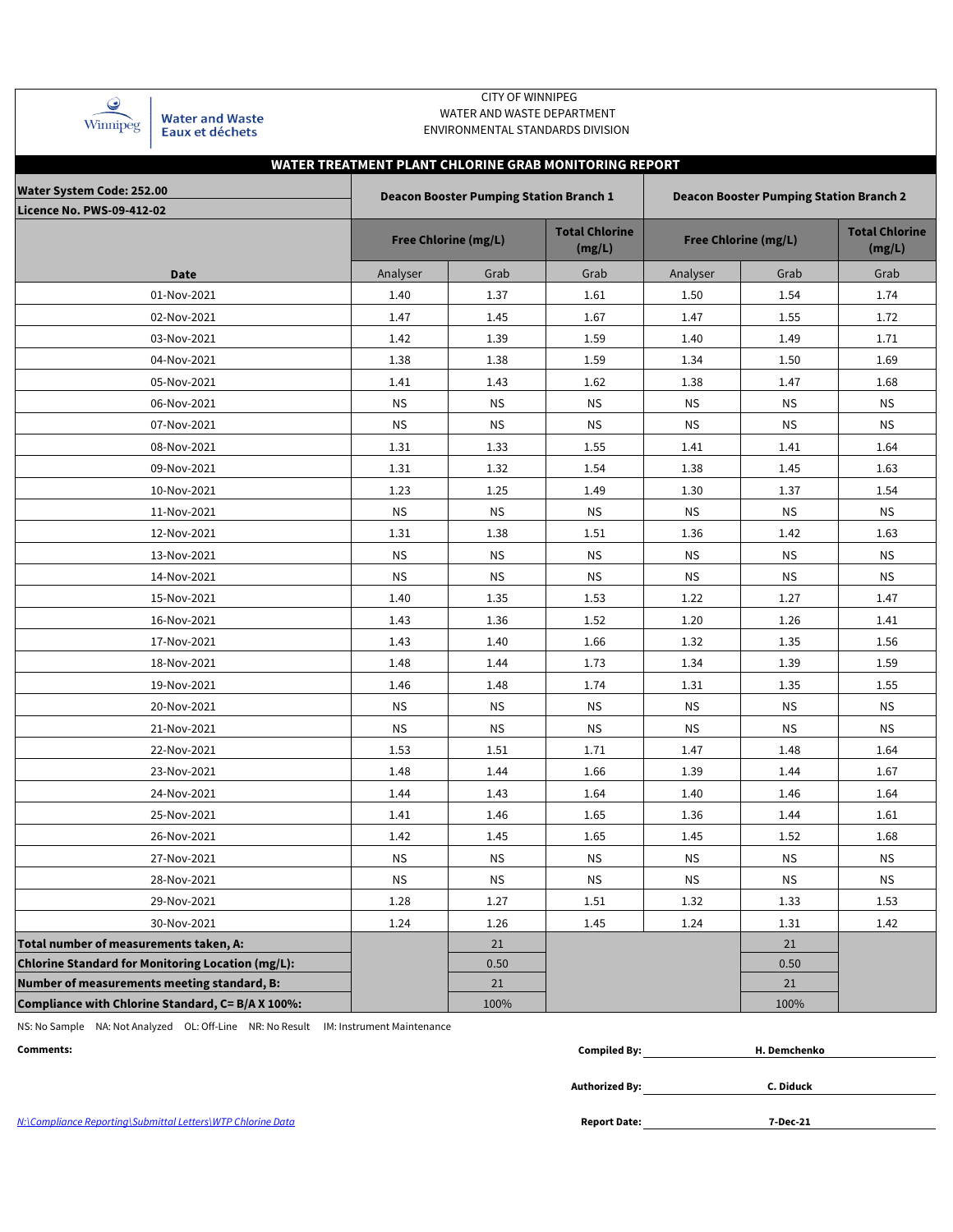

## **CITY OF WINNIPEG**

WATER AND WASTE DEPARTMENT Water System Code: **252.00** WATER SERVICES **EXAMPLE SERVICES Licence Number: PWS-09-412-02** 

WATER TREATMENT PLANT UV REPORT

Report Period: **November 2021** Report Created: **Wednesday, December 01, 2021**

|             | <b>UVR-D100A</b><br><b>UVR-D200A</b> |                   |        |        |           |                   |         | <b>UVR-D300A</b> |                  |                   |         | <b>UVR-D400A</b> |           |                   | <b>UVR-D500A</b> |        |           |                   | UVR-D600A |         |           |                   | Total |       |                   |       | % Volume |                    |                   |
|-------------|--------------------------------------|-------------------|--------|--------|-----------|-------------------|---------|------------------|------------------|-------------------|---------|------------------|-----------|-------------------|------------------|--------|-----------|-------------------|-----------|---------|-----------|-------------------|-------|-------|-------------------|-------|----------|--------------------|-------------------|
| Date        |                                      | Water Volume [ML] |        |        |           | Water Volume [ML] |         |                  |                  | Water Volume [ML] |         |                  |           | Water Volume [ML] |                  |        |           | Water Volume [ML] |           |         |           | Water Volume [ML] |       |       | Water Volume [ML] |       |          |                    | <b>Treated To</b> |
|             | Untreated                            | Below             | To     | Total  | Untreated | Below             | To      | Total            | <b>Jntreated</b> | Below             | To      | Total            | Untreated | Below             | To               | Total  | Untreated | Below             | To        | Total   | Untreated | Below             | To    | Total | Untreated         | Below | To       | Total              | Dose              |
| 01/11/202   | 0.00                                 | 0.96              | 48.58  | 49.5   | 0.00      | 1.12              | 65.96   | 67.07            | 0.00             | 0.00              | 0.00    | 0.00             | 0.00      | 0.00              | 0.00             | 0.0    | 0.00      | 0.00              | 68.41     | 68.4    | 0.00      | 0.00              | 0.00  | 0.00  | 0.00              | 2.08  | 182.94   | 185.02             | 98.87             |
| 02/11/202   | 0.00                                 | 0.76              | 48.88  | 49.6   | 0.00      | 0.00              | 67.19   | 67.19            | 0.00             | 0.00              | 0.00    | 0.00             | 0.00      | 0.00              | 0.00             | 0.00   | 0.00      | 0.05              | 68.12     | 68.1    | 0.00      | 0.00              | 0.00  | 0.00  | 0.00              | 0.81  | 184.19   | 185.00             | 99.56             |
| 03/11/202   | 0.00                                 | 0.64              | 47.52  | 48.1   | 0.00      | 0.00              | 64.98   | 64.98            | 0.00             | 0.00              | 0.00    | 0.00             | 0.00      | 0.00              | 0.00             | 0.00   | 0.00      | 0.05              | 65.97     | 66.02   | 0.00      | 0.00              | 0.00  | 0.00  | 0.00              | 0.68  | 178.47   | 179.15             | 99.62             |
| 04/11/202   | 0.03                                 | 0.72              | 29.92  | 30.6   | 0.00      | 0.00              | 16.26   | 16.26            | 0.00             | 0.09              | 15.22   | 15.3'            | 0.00      | 0.00              | 0.00             | 0.00   | 0.00      | 0.03              | 35.21     | 35.24   | 0.00      | 0.00              | 0.00  | 0.00  | 0.03              | 0.84  | 96.61    | 97.48              | 99.11             |
| 05/11/202   | 0.00                                 | 0.59              | 23.24  | 23.83  | 0.00      | 0.02              | 41.26   | 41.28            | 0.00             | 0.46              | 55.77   | 56.23            | 0.00      | 0.00              | 0.00             | 0.00   | 0.00      | 0.00              | 66.64     | 66.64   | 0.00      | 0.00              | 0.00  | 0.00  | 0.00              | 1.07  | 186.91   | 187.98             | 99.43             |
| 06/11/202   | 0.00                                 | 0.00              | 0.00   | 0.00   | 0.00      | 0.00              | 64.98   | 64.98            | 0.00             | 0.16              | 55.88   | 56.04            | 0.00      | 0.00              | 0.00             | 0.00   | 0.00      | 0.00              | 66.97     | 66.97   | 0.00      | 0.00              | 0.00  | 0.00  | 0.00              | 0.16  | 187.83   | 187.99             | 99.92             |
| 07/11/202   | 0.00                                 | 0.00              | 0.00   | 0.00   | 0.00      | 0.00              | 65.05   | 65.05            | 0.00             | 0.62              | 55.25   | 55.8             | 0.00      | 0.00              | 0.00             | 0.00   | 0.00      | 0.00              | 67.22     | 67.22   | 0.00      | 0.00              | 0.00  | 0.00  | 0.00              | 0.62  | 187.51   | 188.13             | 99.67             |
| 08/11/202   | 0.00                                 | 0.00              | 0.00   | 0.00   | 0.00      | 0.00              | 65.00   | 65.00            | 0.00             | 0.27              | 55.46   | 55.74            | 0.00      | 0.00              | 0.00             | 0.00   | 0.00      | 0.05              | 67.19     | 67.24   | 0.00      | 0.00              | 0.00  | 0.00  | 0.00              | 0.32  | 187.65   | 187.97             | 99.83             |
| 09/11/202   | 0.00                                 | 0.00              | 0.00   | 0.00   | 0.00      | 0.00              | 65.01   | 65.0             | 0.00             | 0.23              | 55.81   | 56.0             | 0.00      | 0.00              | 0.00             | 0.0    | 0.00      | 0.05              | 66.90     | 66.95   | 0.00      | 0.00              | 0.00  | 0.00  | 0.00              | 0.28  | 187.72   | 188.0              | 99.85             |
| 10/11/202   | 0.00                                 | 0.00              | 0.00   | 0.0    | 0.00      | 0.00              | 64.99   | 64.99            | 0.00             | 0.31              | 56.08   | 56.39            | 0.00      | 0.00              | 0.00             | 0.0    | 0.00      | 0.00              | 66.63     | 66.63   | 0.00      | 0.00              | 0.00  | 0.00  | 0.00              | 0.31  | 187.70   | 188.0 <sup>4</sup> | 99.83             |
| 11/11/202   | 0.00                                 | 0.00              | 0.00   | 0.00   | 0.00      | 0.00              | 64.99   | 64.99            | 0.00             | 0.39              | 56.07   | 56.47            | 0.00      | 0.00              | 0.00             | 0.0    | 0.00      | 0.05              | 66.52     | 66.56   | 0.00      | 0.00              | 0.00  | 0.00  | 0.00              | 0.44  | 187.58   | 188.02             | 99.77             |
| 12/11/202   | 0.00                                 | 0.00              | 0.00   | 0.00   | 0.00      | 0.00              | 64.98   | 64.98            | 0.00             | 0.12              | 56.05   | 56.1             | 0.00      | 0.00              | 0.00             | 0.00   | 0.00      | 0.05              | 66.78     | 66.83   | 0.00      | 0.00              | 0.00  | 0.00  | 0.00              | 0.16  | 187.81   | 187.98             | 99.91             |
| 13/11/202   | 0.00                                 | 0.00              | 0.00   | 0.00   | 0.00      | 0.00              | 64.99   | 64.99            | 0.00             | 0.35              | 54.80   | 55.15            | 0.00      | 0.00              | 0.00             | 0.00   | 0.00      | 0.00              | 65.72     | 65.72   | 0.00      | 0.00              | 0.00  | 0.00  | 0.00              | 0.35  | 185.51   | 185.85             | 99.81             |
| 14/11/202   | 0.00                                 | 0.00              | 0.00   | 0.00   | 0.00      | 0.45              | 63.99   | 64.4             | 0.00             | 0.26              | 52.63   | 52.89            | 0.00      | 0.00              | 0.00             | 0.0    | 0.00      | 0.04              | 62.33     | 62.37   | 0.00      | 0.00              | 0.00  | 0.00  | 0.00              | 0.75  | 178.95   | 179.7'             | 99.58             |
| 15/11/202   | 0.23                                 | 0.23              | 13.91  | 14.36  | 0.00      | 0.00              | 47.15   | 47.15            | 0.00             | 0.25              | 52.45   | 52.7             | 0.00      | 0.00              | 0.65             | 0.65   | 0.00      | 0.00              | 61.79     | 61.79   | 0.00      | 0.00              | 0.00  | 0.00  | 0.23              | 0.48  | 175.95   | 176.65             | 99.60             |
| 16/11/202   | 0.00                                 | 0.00              | 0.00   | 0.00   | 0.00      | 0.00              | 59.99   | 59.99            | 0.00             | 0.34              | 53.36   | 53.70            | 0.00      | 0.00              | 0.00             | 0.00   | 0.00      | 0.00              | 62.27     | 62.27   | 0.00      | 0.00              | 0.00  | 0.00  | 0.00              | 0.34  | 175.63   | 175.96             | 99.81             |
| 17/11/202   | 0.00                                 | 0.00              | 0.00   | 0.00   | 0.00      | 0.00              | 59.99   | 59.99            | 0.00             | 0.45              | 53.84   | 54.29            | 0.00      | 0.00              | 0.00             | 0.00   | 0.00      | 0.22              | 62.56     | 62.78   | 0.00      | 0.00              | 0.00  | 0.00  | 0.00              | 0.67  | 176.38   | 177.06             | 99.62             |
| 18/11/202   | 0.00                                 | 0.00              | 0.00   | 0.00   | 0.00      | 0.00              | 59.99   | 59.99            | 0.00             | 0.34              | 53.59   | 53.93            | 0.00      | 0.00              | 0.00             | 0.0(   | 0.00      | 0.22              | 62.07     | 62.29   | 0.00      | 0.00              | 0.00  | 0.00  | 0.00              | 0.55  | 175.66   | 176.2'             | 99.69             |
| 19/11/202   | 0.00                                 | 0.00              | 0.00   | 0.00   | 0.00      | 0.00              | 60.00   | 60.00            | 0.00             | 0.19              | 54.60   | 54.78            | 0.00      | 0.00              | 0.00             | 0.0    | 0.00      | 0.13              | 63.20     | 63.34   | 0.00      | 0.00              | 0.00  | 0.00  | 0.00              | 0.32  | 177.80   | 178.12             | 99.82             |
| 20/11/202   | 0.00                                 | 0.00              | 0.00   | 0.00   | 0.00      | 0.00              | 60.01   | $60.0^{\circ}$   | 0.00             | 0.49              | 53.35   | 53.84            | 0.00      | 0.00              | 0.00             | 0.00   | 0.00      | 0.00              | 62.14     | 62.14   | 0.00      | 0.00              | 0.00  | 0.00  | 0.00              | 0.49  | 175.50   | 175.99             | 99.72             |
| 21/11/2021  | 0.00                                 | 0.00              | 0.00   | 0.00   | 0.00      | 0.00              | 59.99   | 59.99            | 0.00             | 0.56              | 53.33   | 53.89            | 0.00      | 0.00              | 0.00             | 0.0    | 0.00      | 0.04              | 62.06     | 62.1    | 0.00      | 0.00              | 0.00  | 0.00  | 0.00              | 0.61  | 175.37   | 175.98             | 99.66             |
| 22/11/2021  | 0.00                                 | 0.00              | 0.00   | 0.00   | 0.00      | 0.00              | 60.23   | 60.23            | 0.00             | 0.39              | 49.31   | 49.70            | 0.00      | 0.04              | 43.47            | 43.5   | 0.00      | 0.00              | 20.05     | 20.05   | 0.00      | 0.00              | 0.00  | 0.00  | 0.00              | 0.43  | 173.07   | 173.50             | 99.75             |
| 23/11/202   | 0.00                                 | 0.00              | 0.00   | 0.0(   | 0.00      | 0.00              | 59.96   | 59.96            | 0.00             | 0.20              | 22.46   | 22.66            | 0.00      | 0.00              | 59.11            | 59.1   | 0.00      | 0.00              | 31.26     | 31.26   | 0.00      | 0.00              | 0.00  | 0.00  | 0.00              | 0.20  | 172.78   | 172.98             | 99.88             |
| 24/11/202   | 0.00                                 | 0.00              | 0.00   | 0.00   | 0.00      | 0.00              | 60.00   | 60.00            | 0.00             | 0.00              | 0.00    | 0.00             | 0.00      | 0.00              | 54.11            | 54.1   | 0.00      | 0.00              | 58.85     | 58.85   | 0.00      | 0.00              | 0.00  | 0.00  | 0.00              | 0.00  | 172.97   | 172.97             | 100.00            |
| 25/11/202   | 0.00                                 | 0.00              | 0.00   | 0.00   | 0.00      | 0.00              | 59.98   | 59.98            | 0.00             | 0.00              | 0.00    | 0.00             | 0.00      | 0.00              | 55.82            | 55.8   | 0.00      | 0.00              | 61.09     | 61.09   | 0.00      | 0.00              | 0.00  | 0.00  | 0.00              | 0.00  | 176.90   | 176.90             | 100.00            |
| 26/11/202   | 0.00                                 | 0.00              | 0.00   | 0.00   | 0.00      | 0.00              | 59.99   | 59.99            | 0.00             | 0.00              | 0.00    | 0.00             | 0.00      | 0.00              | 65.51            | 65.5   | 0.00      | 0.00              | 74.31     | 74.3    | 0.00      | 0.00              | 0.00  | 0.00  | 0.00              | 0.00  | 199.81   | 199.8              | 100.00            |
| 27/11/202   | 0.00                                 | 0.00              | 0.00   | 0.00   | 0.00      | 0.00              | 59.99   | 59.99            | 0.00             | 0.00              | 0.00    | 0.00             | 0.00      | 0.00              | 64.34            | 64.3   | 0.00      | 0.00              | 73.19     | 73.1    | 0.00      | 0.00              | 0.00  | 0.00  | 0.00              | 0.00  | 197.52   | 197.52             | 100.00            |
| 28/11/202   | 0.00                                 | 0.00              | 0.00   | 0.00   | 0.00      | 0.00              | 60.01   | 60.0             | 0.00             | 0.00              | 0.00    | 0.00             | 0.00      | 0.00              | 64.06            | 64.0   | 0.00      | 0.00              | 72.96     | 72.96   | 0.00      | 0.00              | 0.00  | 0.00  | 0.00              | 0.00  | 197.03   | 197.03             | 100.00            |
| 29/11/202   | 0.00                                 | 0.00              | 0.00   | 0.00   | 0.00      | 0.00              | 60.00   | 60.00            | 0.00             | 0.00              | 0.00    | 0.00             | 0.00      | 0.00              | 64.19            | 64.1   | 0.00      | 0.00              | 73.22     | 73.22   | 0.00      | 0.00              | 0.00  | 0.00  | 0.00              | 0.00  | 197.40   | 197.40             | 100.00            |
| 30/11/202   | 0.00                                 | 0.00              | 0.00   | 0.00   | 0.00      | 0.00              | 43.43   | 43.43            | 0.00             | 0.00              | 0.00    | 0.00             | 0.00      | 0.03              | 44.24            | 44.2   | 0.00      | 0.00              | 48.60     | 48.60   | 0.00      | 0.00              | 0.00  | 0.00  | 0.00              | 0.03  | 136.26   | 136.30             | 99.98             |
| Total [ML]: | 0.25                                 | 3.89              | 212.05 | 216.20 | 0.00      | 1.59              | 1770.32 | 1771.91          | 0.00             | 6.48              | 1015.32 | 1021.80          | 0.00      | 0.07              | 515.49           | 515.56 | 0.00      | 0.97              | 1850.23   | 1851.20 | 0.00      | 0.00              | 0.00  | 0.00  | 0.25              | 13.01 | 5363.41  | 5376.68            |                   |

**Water Volume [%]:**

Untreated: 0.00 %

Below Dose 0.24 %<br>To Dose 99.75 % 99.75 %

**Notes:** 1. UV Comparative Dose: 18.1 mj/cm²

**Submitted By (Print): \_\_\_D.Merredew\_\_\_\_\_\_\_\_\_\_\_\_\_\_\_\_\_\_\_\_\_\_\_\_ Signature: \_\_\_Original signed by D.Merredew\_\_\_\_\_\_\_\_\_\_\_\_\_\_** Page1 of 2